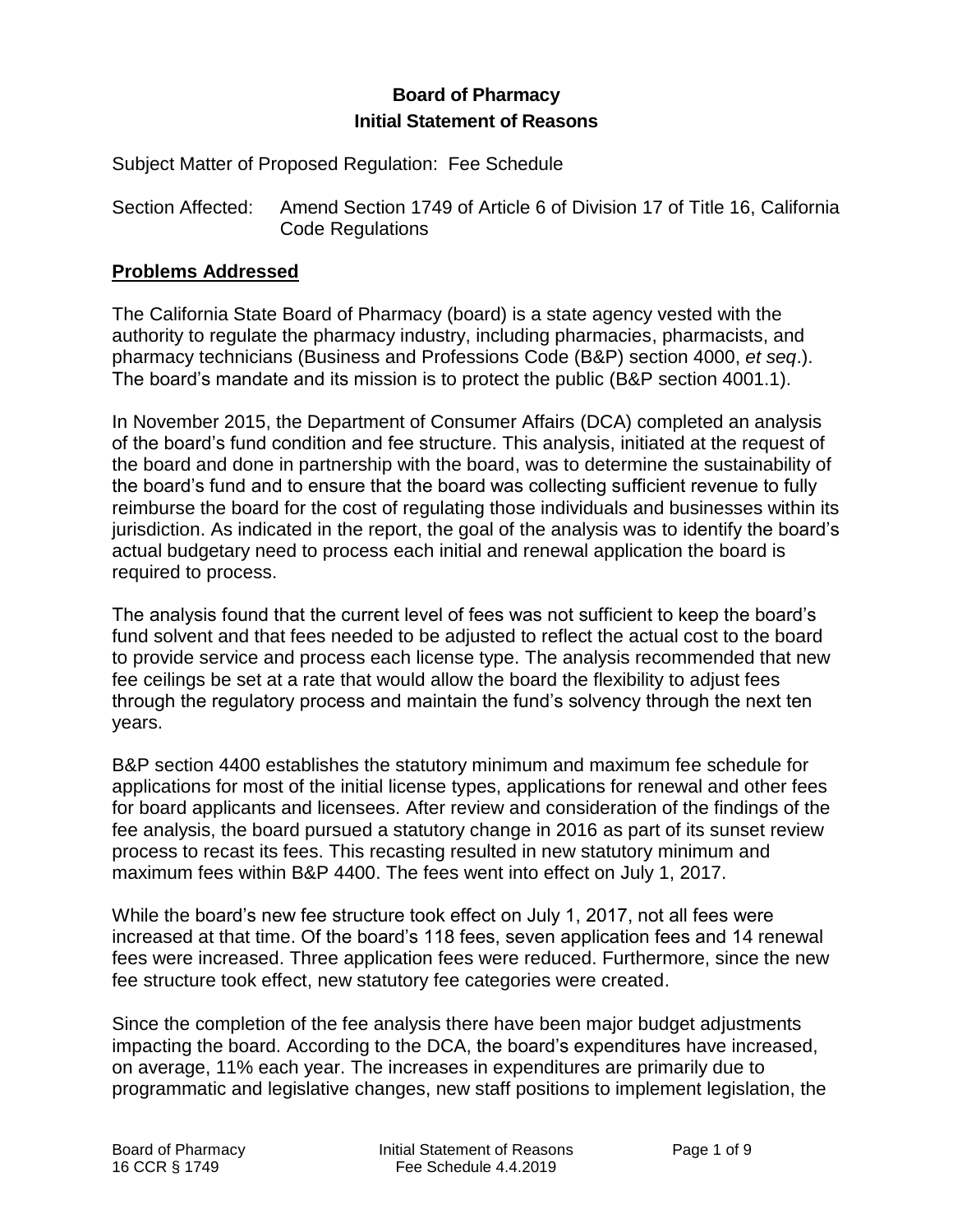associated increases in departmental and State distributed costs (pro rata), and legislatively approved bargaining unit salary and benefit increases.

The Legislature has set specific guidance for the board for setting fees: B&P section 4400(p) requires that the board seek to maintain a reserve in its fund equal to approximately one year's expenditures. A review of the board's fund condition report demonstrates that the overall revenue for the board has increased to approximately \$24,000,000; however, the board's expenditures have increased to approximately \$27,000,000 since Fiscal Year (FY) 2016-17. This creates a structural imbalance that is unsustainable without a fee increase. While revenue has increased significantly since FY 2016-17, it is not increasing at the same rate as the board's expenditures. As a result, the board's reserve fund is quickly depleting, and the board is unable to maintain a reserve fund equal to one year. It is estimated that by the end of FY 2019-20, the board's reserve fund will be negative.

Increasing the fees to the statutory maximum will eliminate the structural imbalance and begin restoring the board's reserve fund. The board considered raising the fees to the mid-way point between the statutory minimum and maximum; however, the mid-way point would only allow for a reserve of 3.4 months, far short of the statutory one-year requirement. The board determined that the statutory maximum was warranted as it would increase the board's revenue by an additional 8 million dollars a year, which would restore the board's reserve fund and allow the board to meet the objective established by B&P section 4400(p) in a timelier manner.

Existing law at 16 CCR section 1749 establishes the current fees for applications for initial license and renewal, and other fees for various board licensees and applicants based upon the statutory minimum and maximum established primarily by B&P section 4400. Currently, most of the board's fees are set to the statutory minimum. The board is proposing to increase application, renewal, penalties, and other fees, not currently at their maximum, to their statutory maximum, to address the structural imbalance and ensure that the board is able to continue fulfilling its consumer protection mandate. Raising fees to the statutory maximum will ensure that those fees cover the expenses associated with protecting the public through licensing, regulating, compliance, and disciplining the licensees of the pharmacy industry.

## **Benefits**

This regulatory proposal benefits the health and welfare of California residents. Protection of the public is the board's highest priority in exercising its licensing, regulatory and disciplinary functions. This proposal will ensure that the board has sufficient resources to maintain current board operations to meet its consumer protection mandate by implementing new legislation, continuing to review applicant qualifications and ensure only qualified individuals are licensed, investigating complaints, and inspecting licensed facilities to ensure the licensees are operating within pharmacy law. Additionally, the proposal will slowly restore the Pharmacy Board Contingent Fund to meet the statutory mandate of a reserve of one year's operating expenses. This proposal will also ensure that future board operations are not jeopardized by ensuring that the reserve fund is not entirely depleted by current board functions. As the pharmacy industry continues to grow and evolve, the board must put

Board of Pharmacy Initial Statement of Reasons Page 2 of 9 16 CCR § 1749 Fee Schedule 4.4.2019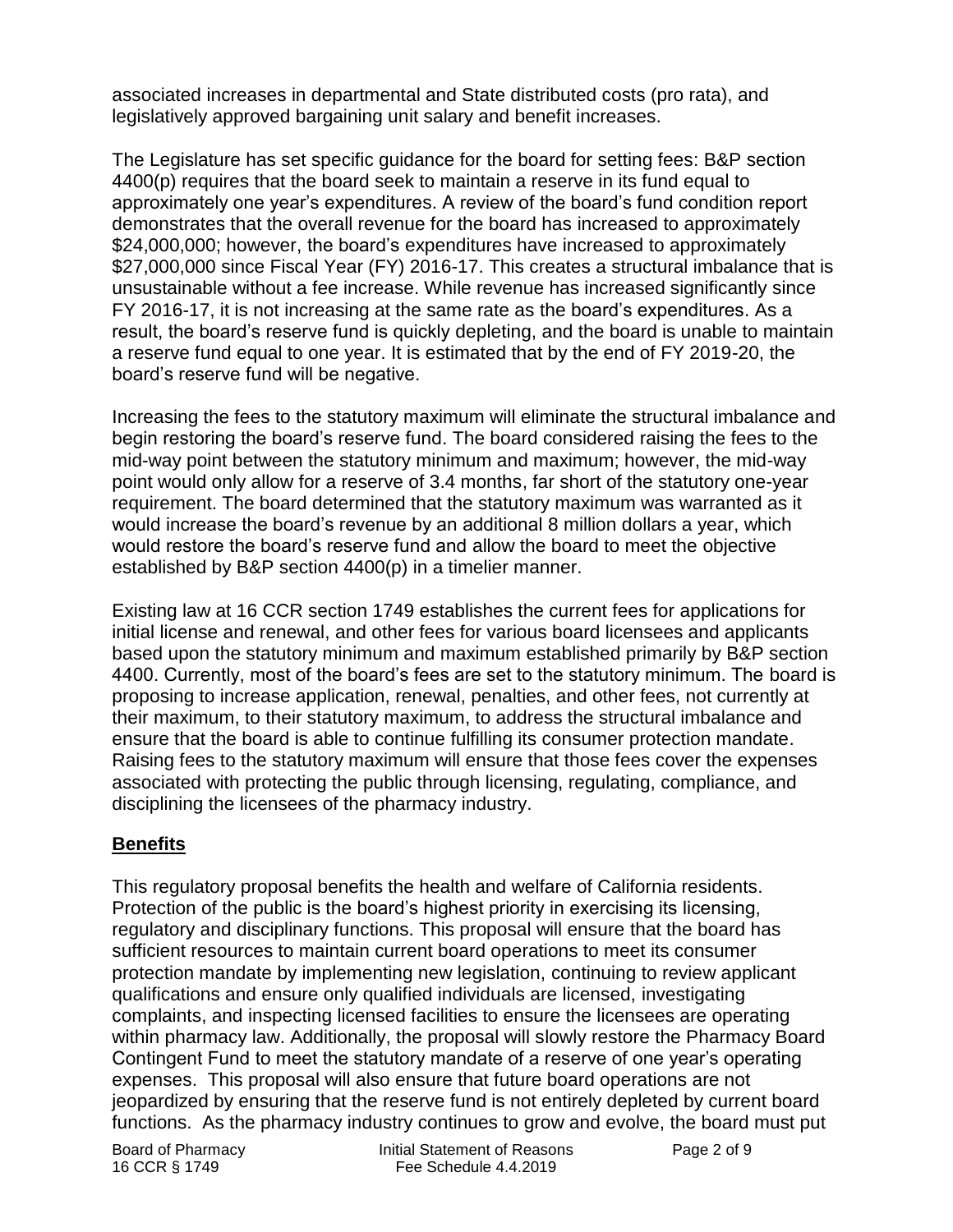itself in a financial position to continue to evolve as well and put consumer protection first. This change allows the board to continue operations and plan for future board functions which will ensure the health, safety, and welfare of California residents.

#### **Specific Purpose of Proposed Changes and Rationale**

The board's proposal is to make the following changes:

#### **Amend Section 1749 of Article 6 of Division 17 of Title 16 of the CCR**

For consistency within the regulation text, the term "shall be" was changed in certain sections of the regulation text to "is" so that all sections would be consistent throughout the regulation. Additionally, the license types were also added to each subsection in regard to the fee for failure to renew so that each subsection is specific, and it is easily determined which penalty applies to which license types. Where the statute identified the fee as a fee for application, the regulation was changed to "application fee" to be consistent with statute and to specify that the fee was for processing the application. Other non-substantive changes in word placement or grammar were made as necessary to be consistent throughout the document.

The board issues several different types of temporary licenses, including pharmacy, wholesaler, and sterile compounding. Where applicable within each subdivision, the license category has been added to provide additional clarity to the regulated public that the fee within that subdivision is specific to that licensing category.

The board is proposing to amend the beginning paragraph of this section for simplicity and clarity. The section is amended to read "The application, renewal, penalties, and other fees, unless otherwise specified, are hereby fixed as follows:", removing references to certificates and permits, since the board refers to them as licenses. This sentence is also amended to succinctly define the fees identified within the regulation and to make a more general characterization of the categories of fees so that this section will not need to be amended if other fees are established. Additionally, "unless otherwise specified" was added to ensure that the regulated public is aware that other fees may exist, particularly when new fees are established in statute that have not been incorporated through the regulatory process.

As defined below, the board is increasing the fees for the application for initial license, application for renewal, and other fees to the statutory maximum. This increase will eliminate the structural imbalance and begin restoring the board's reserve fund, as stated in B&P 4400(p). The board determined that the statutory maximum was warranted as it would increase the board's revenue by an additional 8 million dollars a year, which would cover existing expenditures, account for growth, and restore the board's reserve fund in a timelier manner.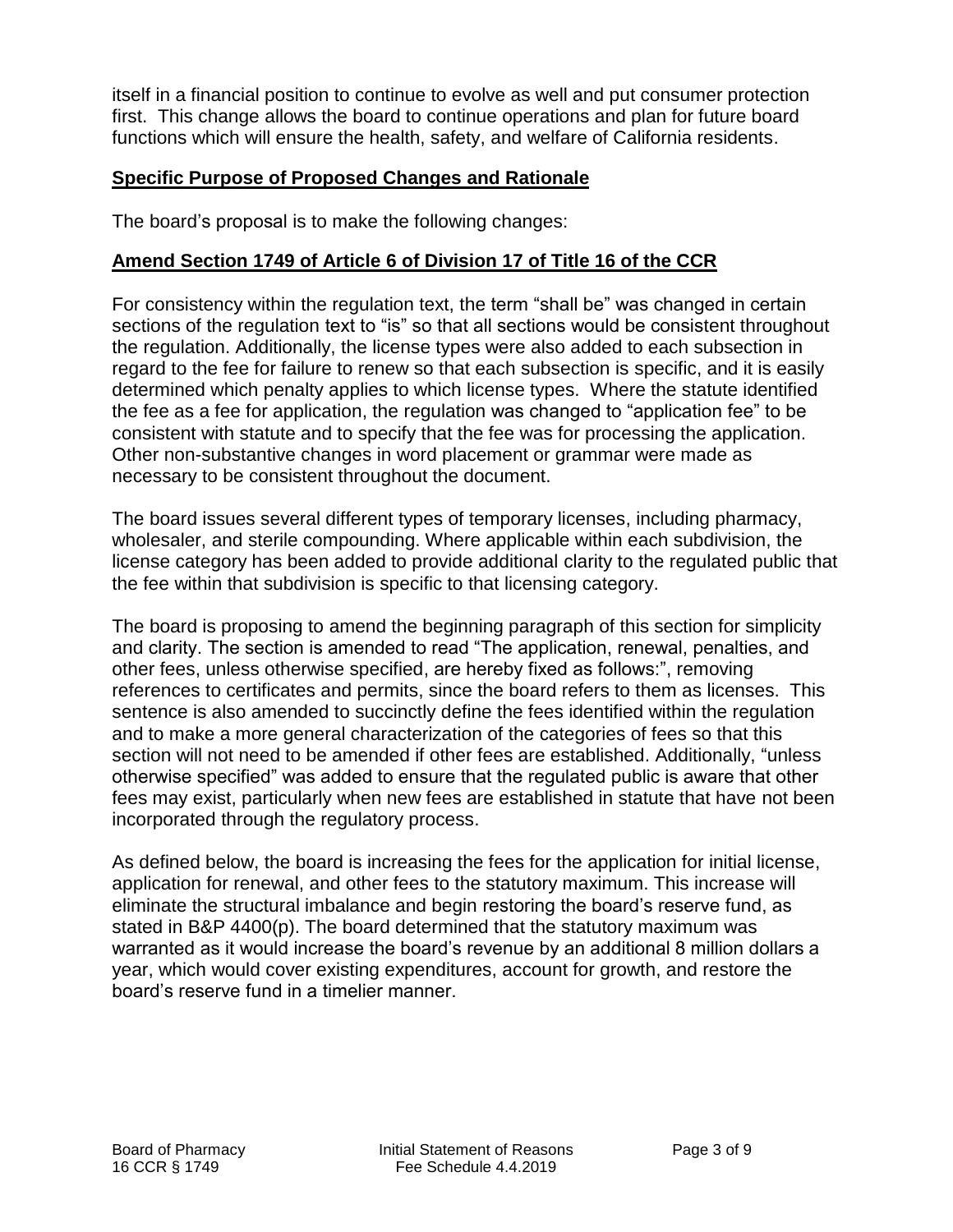| License type                                                    | Proposed<br>Application<br>Fee<br>(Statutory | Existing<br>Application<br>Fee | Proposed<br>Renewal<br>Fee<br>(Statutory | Existing<br>Renewal<br>Fee | Temporary<br>License Fee<br>(if applicable) |
|-----------------------------------------------------------------|----------------------------------------------|--------------------------------|------------------------------------------|----------------------------|---------------------------------------------|
|                                                                 | Maximum)                                     |                                | Maximum)                                 |                            |                                             |
| Pharmacy                                                        | \$570                                        | \$520                          | \$930                                    | \$665                      | No Change                                   |
| <b>Pharmacy Technician</b>                                      | \$195                                        | \$140                          | \$195                                    | \$140                      | N/A                                         |
| <b>Pharmacist Examination</b>                                   | \$285                                        | \$260                          | N/A                                      | N/A                        | N/A                                         |
| <b>Pharmacist License</b>                                       | \$215                                        | \$195                          | \$505                                    | \$360                      | N/A                                         |
| Wholesaler                                                      | \$820                                        | \$780                          | \$820                                    | \$780                      | No Change                                   |
| <b>Third-Party Logistics</b><br>Provider                        | \$820                                        | \$780                          | \$820                                    | \$780                      | No Change                                   |
| <b>Hypodermic Needle</b>                                        | \$240                                        | \$170                          | \$280                                    | \$200                      | N/A                                         |
| Designated<br>Representatives- (B&P<br>4053, 4053.1, or 4053.2) | \$210                                        | \$150                          | \$300                                    | \$215                      | N/A                                         |
| Nonresident Wholesaler                                          | \$820                                        | \$780                          | \$820                                    | \$780                      | No Change                                   |
| <b>Nonresident Third-Party</b><br><b>Logistics Provider</b>     | \$820                                        | \$780                          | \$820                                    | \$780                      | No Change                                   |
| <b>Intern Pharmacist</b>                                        | \$230                                        | \$165                          | N/A                                      | N/A                        | N/A                                         |
| Clinic                                                          | \$570                                        | \$520                          | \$360                                    | \$325                      | N/A                                         |
| <b>Sterile Compounding</b>                                      | \$2,305                                      | \$1,645                        | \$1,855                                  | \$1,325                    | To \$715<br>From \$550                      |
| <b>Nonresident Sterile</b><br>Compounding                       | \$3,335                                      | \$2,380                        | \$3,180                                  | \$2,270                    | To \$715<br>From \$550                      |
| Veterinary Food-Animal<br><b>Drug Retailer</b>                  | \$610                                        | \$435                          | \$460                                    | \$330                      | No Change                                   |
| <b>Centralized Hospital</b><br>Packaging Pharmacy               | \$1,150                                      | \$820                          | \$1,125                                  | \$805                      | N/A                                         |
| <b>Outsourcing Facility</b>                                     | \$3,180                                      | \$2,270                        | \$1,855                                  | \$1,325                    | No Change                                   |
| Nonresident Outsourcing<br>Facility                             | \$3,335                                      | \$2,380                        | \$3,180                                  | \$2,270                    | No Change                                   |

In addition to the fee amendments identified in the table, the following changes have been made:

Subdivision (a) is amended to add "including a remote dispensing site pharmacy" to two locations within this subdivision. The remote dispensing site pharmacy (RDSP) is a new pharmacy license type, specified by B&P section 4130. An RDSP is regulated in a manner consistent with pharmacies, and as such, their treatment like other pharmacies and inclusion in this subdivision is appropriate. As pharmacy law has evolved, various types of pharmacies have emerged within the law. The fees for each pharmacy, however, are the same for any of the pharmacy licenses. Therefore, to make this clear to the regulated public, within the second sentence, and in subdivision (b), the term "any" is added before pharmacy. This change is made for consistency with the first sentence of subsection (a) that states "any pharmacy."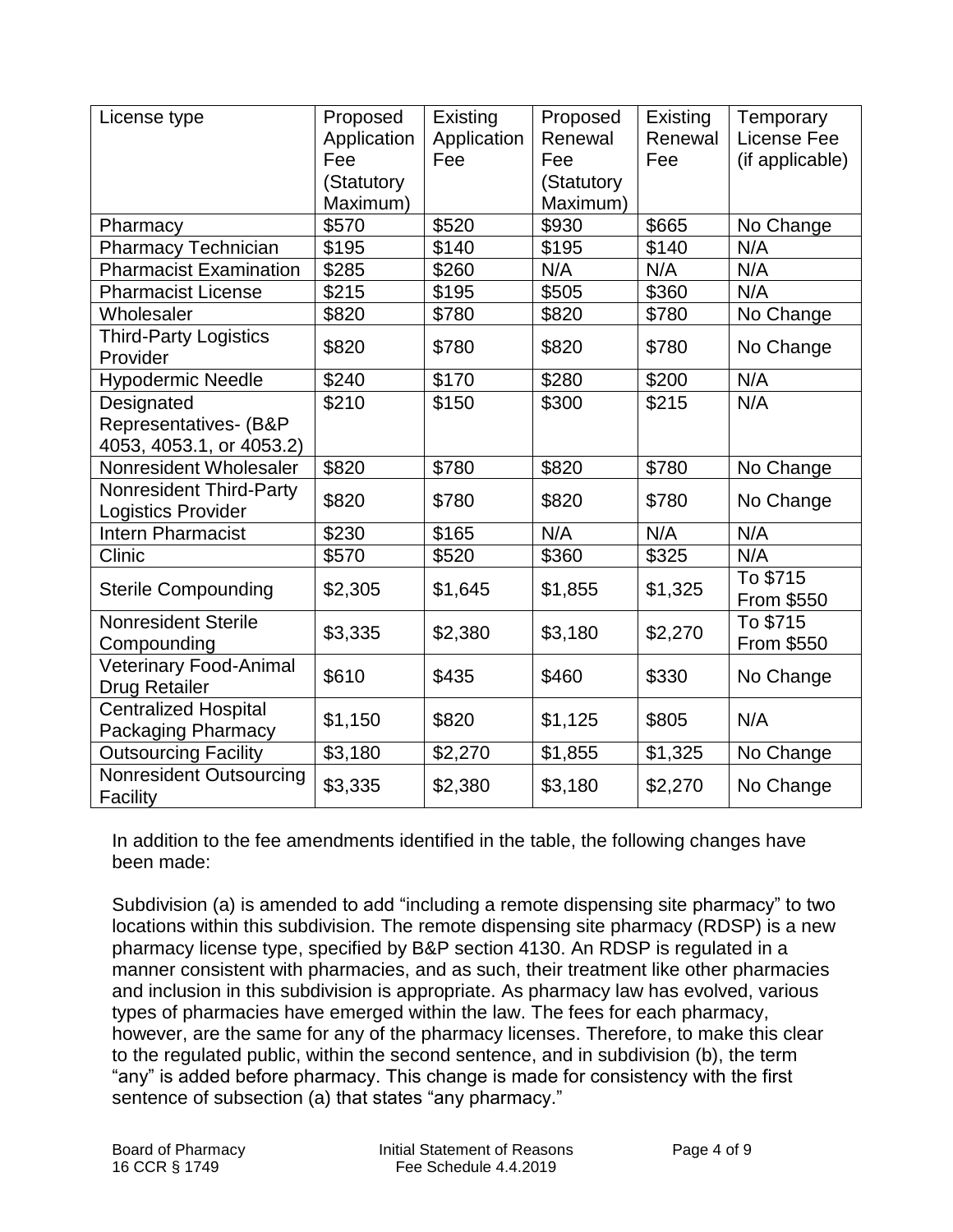Subsection (b) adds the term "pharmacy" to be consistent with subdivision (a), and adds clarity as to what type of temporary license is being referred to. B&P section 4400(a) authorizes a temporary pharmacy license fee, and this amendment simply conforms to the statute.

Subdivision (c) is amended to increase the delinquency fee for a pharmacy technician to \$97.50, which is 50% of the renewal fee, not to exceed \$150, as set by B&P section 163.5.

Subdivision (h) is amended and reworded for consistency throughout the regulation text. The issuance and renewal fees have been separated to be consistent with the way the other subsections are structured. "The fee for a temporary wholesaler or third-party logistics provider license is seven hundred fifteen dollars (\$715)" has been added. This fee is set in B&P section 4400(f) and has been added for consistency and to ensure that the regulated public can readily and easily find the board's fees in one place, rather than having to review multiple sources.

Subdivision (i) is amended to increase the delinquency fee for a hypodermic license to \$140, which is 50% of the proposed \$280 renewal fee as formulated by B&P section 163.5.

Subdivision (j) is amended to add "of the Business and Professions Code" for consistency and clarity. This subdivision also adds, "or a designated representativereverse distributor license pursuant to Section 4053.2 of the Business and Professions Code" and "designated representative-reverse distributor" to two locations within this subdivision. By statute, this new license type has the same fee structure as the other designated representative classifications. Accordingly, the fee for this license type is added to this subdivision and established at the statutory maximum for reasons already discussed. Finally, the delinquency fee has been increased to \$150 in accordance with B&P section 163.5. The proposed renewal fee is \$300. Therefore, \$150, which is 50% of the renewal fee, and does not exceed \$150, should be the new amount.

Subdivision (k) is reworded for consistency throughout the regulation text. Application and renewal fees are separated to be consistent with the way other subdivisions are structured.

Subdivision (m) removes the words "permit" and "or certificate" since those are not used by the board to reference any license types. The fee in this subdivision has been increased to the statutory maximum of \$130, from \$100 to be consistent with the board's intention of raising fees to the statutory maximum in furtherance of eliminating the structural imbalance and begin restoring the board's reserve fund, as discussed.

Subdivision (q) is amended to add "or a hospital satellite compounding pharmacy" to four locations within this subdivision. The hospital satellite compounding pharmacy is a new license type specified by B&P section 4127.15. A hospital satellite compounding pharmacy is regulated in a manner consistent with sterile compounding facilities and has the same fees assessed pursuant to B&P section 4400(u). As such, their inclusion in this subdivision is appropriate and established at the maximum amount for reasons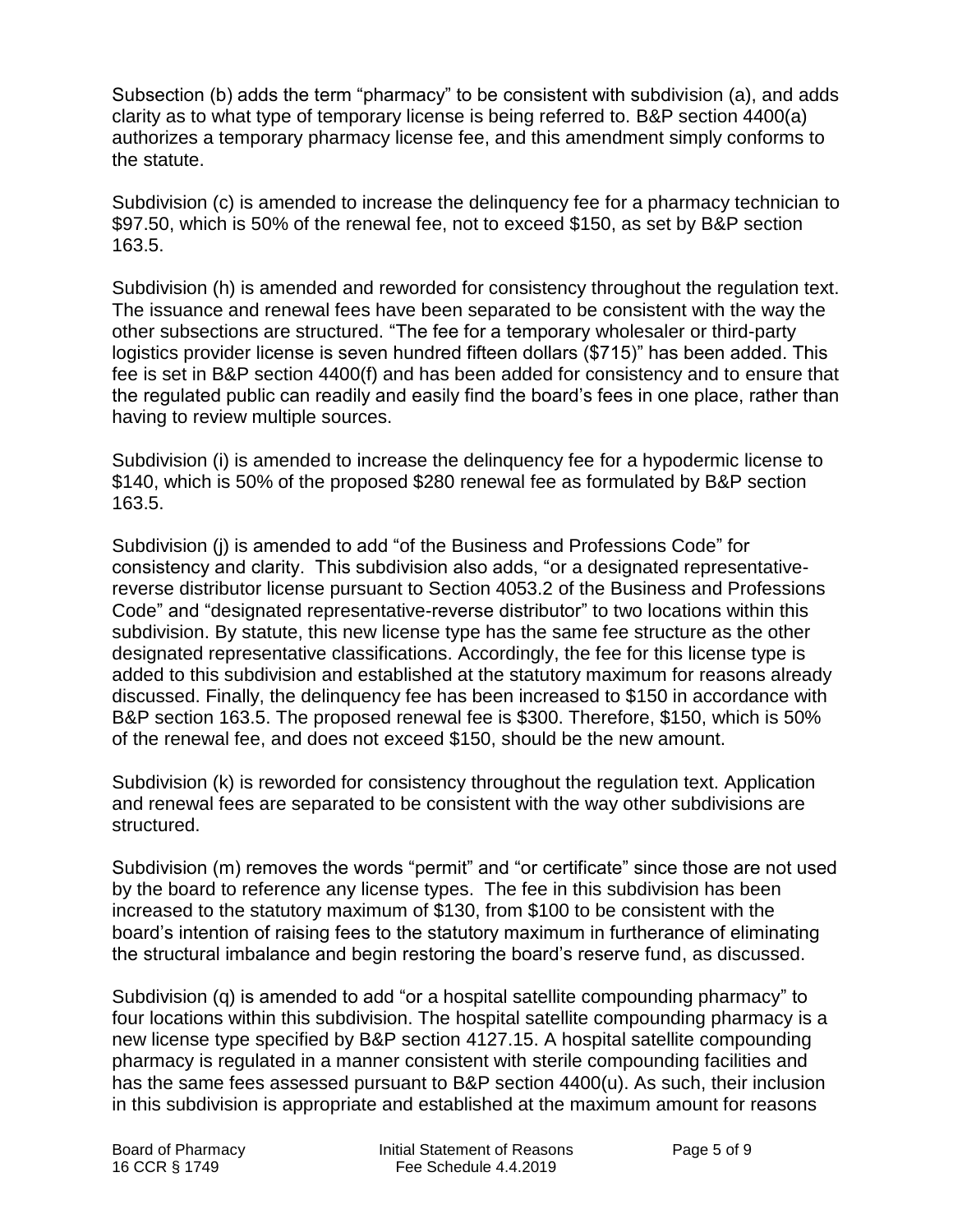already discussed. Additionally, the term "products" was amended to "preparations" for consistency with the terminology used within 16 CCR section 1751 et seq.

Subdivision (s) is amended to increase the delinquency fee of a designated representative for a veterinary food-animal drug retailer to \$150. The proposed renewal fee is \$300. Therefore, \$150 is 50% of the renewal fee, and since it does not exceed \$150, this fee is appropriate as set by B&P section 163.5.

Subdivisions (s) and (t) were also amended to add reference to "veterinary food-animal drug retailer" as applicable for consistency within the regulation and clarity with respect to which license type these sections apply to.

Subdivision (x) is amended to add, "The fee for a temporary nonresident outsourcing facility license is seven hundred fifteen dollars (\$715)" for clarity to include the temporary fee for nonresident outsourcing facility within the appropriate subsection. The board's authority to issue a temporary license to an outsourcing facility is specified by B&P section 4129.8 and the fee is set at \$715 as specified within B&P section 4400(w).

Subsection (y) was added to include correctional clinics, which is a new licensing category added by Assembly Bill 1812 (Chapter 36, Statutes of 2018). The fees are established within B&P section 4400(z) and became effective June 27, 2018. The fees are set at the statutory maximum which is consistent with the board's intention to raise fees in all categories to the statutory maximum, as discussed. The delinquent renewal fee is set in accordance with B&P section 163.5.

In addition to the amendments described approve, this proposal adds the following fees, that are set by statute, to the regulation:

| License type                              | Proposed<br>Application<br>Fee | Proposed<br>Renewal<br>Fee) | <b>Delinquency Fee</b><br>(if applicable) |
|-------------------------------------------|--------------------------------|-----------------------------|-------------------------------------------|
| <b>EMSADDS (B&amp;P</b><br>4119.01)       | \$100                          | \$100                       | \$35                                      |
| <b>Co-Location Clinic</b><br>(B&P 4180.5) | \$750 (one-<br>time fee)       | N/A                         | N/A                                       |
| Designated<br>Paramedic (B&P<br>4202.5)   | \$140                          | \$140                       | \$65                                      |

The above fees have been added to the regulation for consistency and to ensure that the regulated public can readily and easily find the board's fees in one place.

The Note's reference statutes were amended to add appropriate sections to ensure that the statutes are up to date and accurate in compliance with the section 11346.2(a)(2) of the Government Code. Sections 4044.3, 4119.01, 4127.15, 4129.8, 4130, 4180.5, 4187, and 4202.5 of Business and Professions Code were added.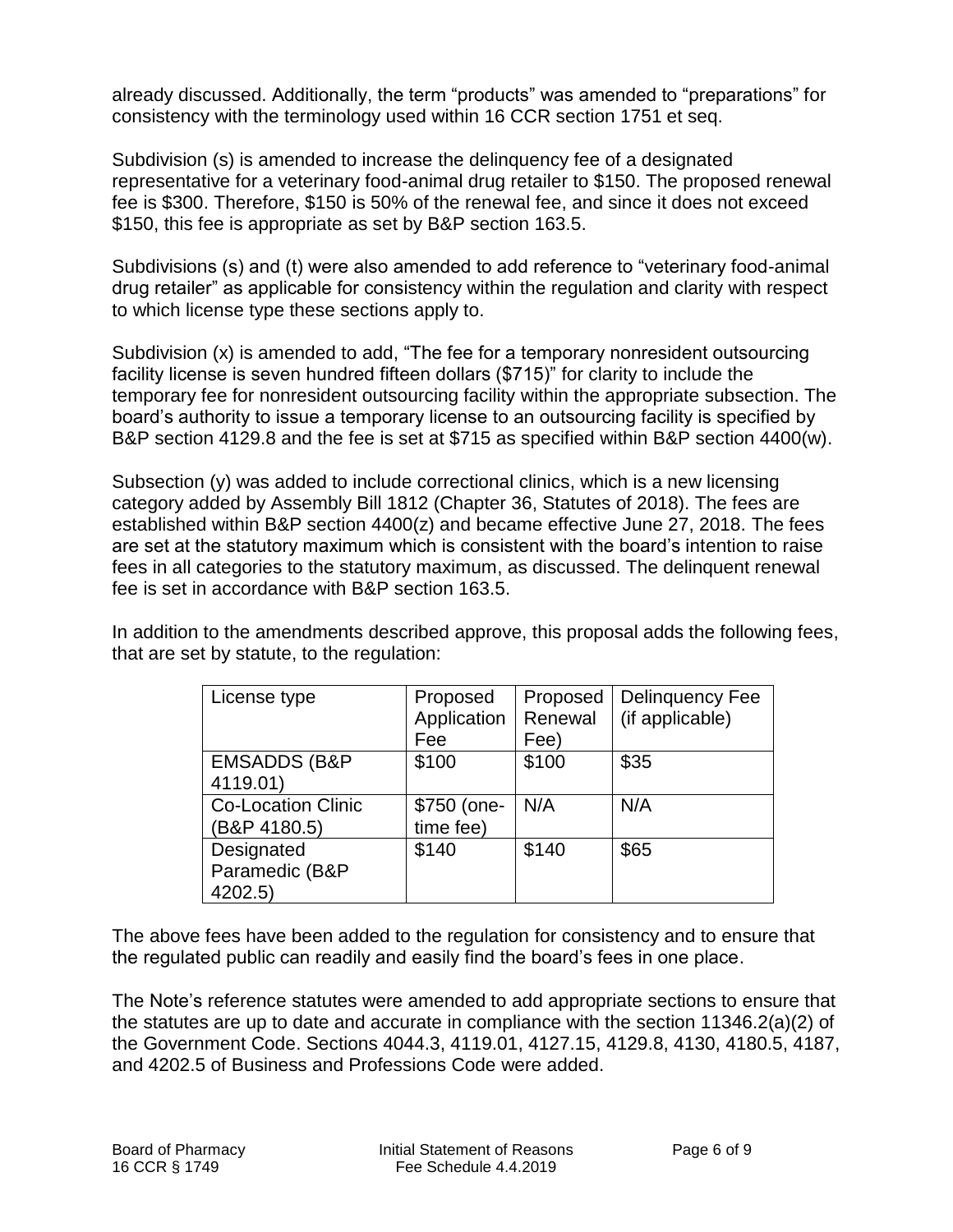To the extent that the regulation duplicates the information from statute, such duplication is to ensure that the regulated public can readily and easily find the Board's fees in one place, rather than having to review multiple sources.

## **Underlying Data**

- 1. Letter from the Department of Consumer Affairs (Re: Project Fund Insolvency), dated December 10, 2018
- 2. Pharmacy Board Fund Condition Analysis dated December 10, 2018
- 3. Pharmacy Board Fund Condition Analysis with current fees dated August 23, 2018.
- 4. DCA's Analysis of Fund Condition and Fee Structure.
- 5. Relevant Meeting Materials and Minutes from Board of Pharmacy Meeting held October 23-24, 2018 (Meeting Materials Agenda Item XV, Minutes Pages 1, 18- 21).
- 6. Relevant Meeting Materials and Minutes from Board of Pharmacy Meeting held December 14, 2018 (Meeting Materials Agenda Item IV, Minutes Pages 1-7).
- 7. Assembly Bill (AB) 1812 (Chapter 36, Statutes of 2018)

# **Business Impact**

The board determined that the proposed regulatory action will affect several of the board's licensees by increasing application, renewal and delinquency fees for various license categories within the board. The affected licensee business types include the following:

- Resident/Nonresident Pharmacy (includes community, hospitals, drug rooms and remote dispensing site pharmacies)
- Hypodermic Needle and Syringe Retailers
- Resident/Nonresident Wholesalers and Third-Party Logistics Providers
- Veterinary Food-Animal Drug Retailers
- Resident/Nonresident Sterile Compounding
- Hospital Satellite Compounding Pharmacy
- Centralized Hospital Packaging Pharmacy
- Resident/Nonresident Outsourcing Facilities
- Clinic

The board estimates that approximately 11,000 business licensees will be required to comply with the proposed fee schedule. Government owned pharmacies, correctional clinics, and/or organizations are "fee exempt" and would not be affected by this fee increase.

While these business licensees will be impacted, the board has made an initial determination that the fee increase will not have a significant statewide adverse economic impact directly affecting businesses and/or employees including the ability of California businesses to compete with businesses in other states. This determination is based on the fact that the pharmaceutical industry is a multi-billion-dollar industry, with chain drug store revenue exceeding 40 billion dollars a year. Additionally, according to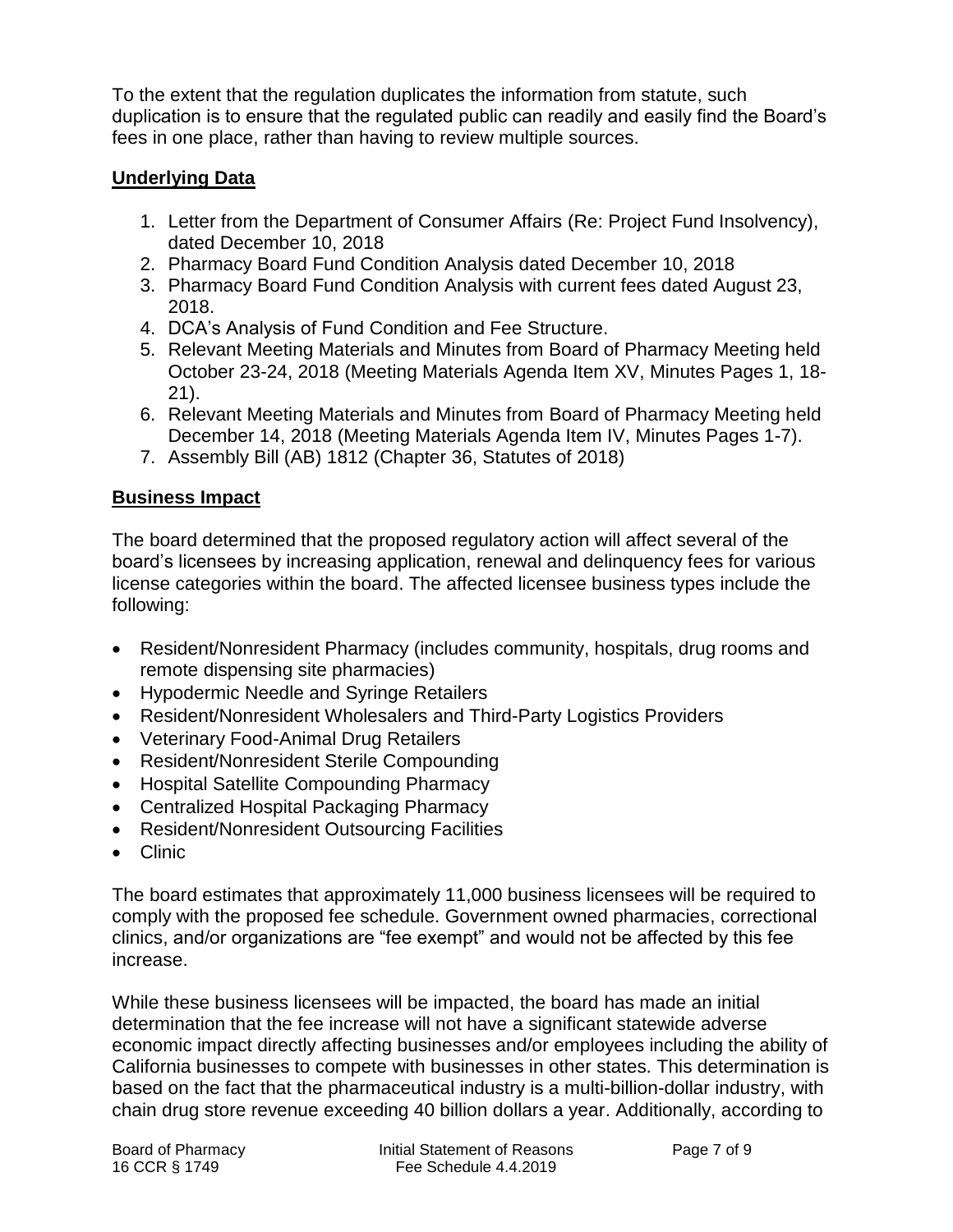the National Community Pharmacists Association, the average annual revenue for an independent pharmacy was 3.6 million dollars a year. Furthermore, according to the National Conference of State Legislatures, the annual revenue for compounding pharmacies exceeded 5.6 billion dollars in 2015, while outsourcing facilities had an average annual revenue of 88 billion dollars. Finally, drug wholesalers and third-party logistics providers had an average annual revenue of 39 billion dollars. Therefore, the board determined that the increased fees should be absorbable and will not substantially affect licensee revenue.

This proposal is necessary to ensure the solvency of the board to maintain operations. Without a fee increase, the board will become insolvent and be unable to protect the residents of California.

#### **Economic Impact Assessment**

The board concludes that it is:

- (1) Unlikely that this proposal will create or eliminate any jobs within California;
- (2) Unlikely that this proposal will create new, or eliminate existing, businesses in California; and
- (3) Unlikely that this proposal will expand businesses currently doing businesses within the state.

The board determined that this proposal is unlikely to impact jobs or businesses as the pharmaceutical industry is a multi-billion-dollar industry. The annual revenue for the impacted licensing categories ranges from 3.6 million to 88 billion dollars, depending on the license type.

This regulatory proposal benefits the health and welfare of California residents. This proposal will ensure that the board has sufficient resources to maintain current board operations to meets its consumer protection mandate by allowing the board to continue licensing, regulations, and enforcement activities of the pharmacy industry, which will ensure the health, safety, and welfare of California residents.

This regulatory proposal benefits worker safety and the state's environment because it will ensure that the board has sufficient resources to maintain current board operations to continue operations and enforcement activities. This will allow the board to continue to inspect new and licensed facilities and ensure that they are operating in accordance with law, which will benefit worker safety and the environment.

## **Specific Technologies or Equipment**

This regulation does not mandate the use of specific technologies or equipment.

## **Consideration of Alternatives**

No reasonable alternative to the regulatory proposal would be either more effective in carrying out the purpose for which the action is proposed or would be as effective or less burdensome to affected private persons and equally effective in achieving the